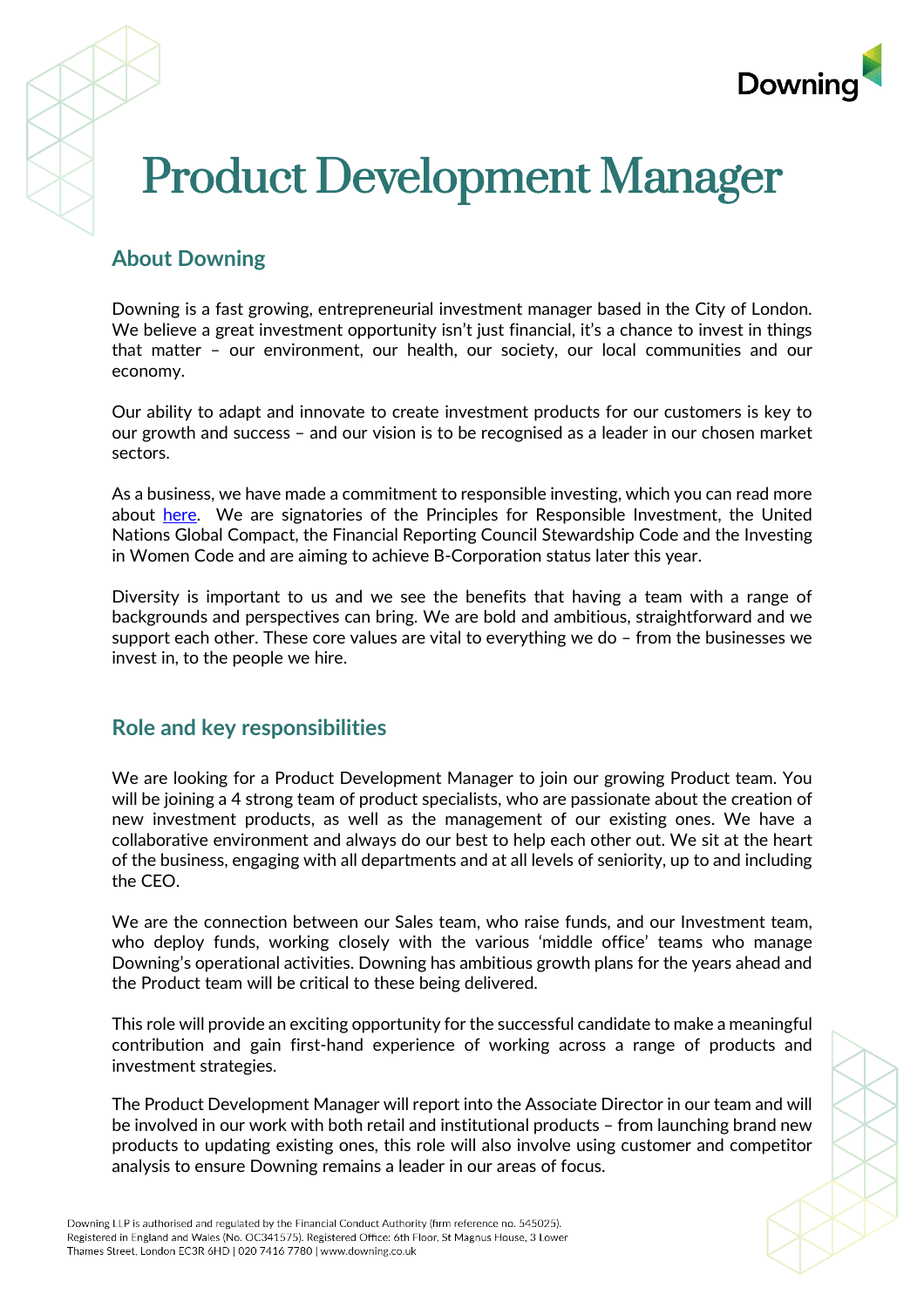

This role would be well suited to a proactive individual with 2-5 years' work experience. The right candidate will have strong attention to detail, organisational skills, be deadline oriented and have the ability to work well under pressure.

Responsibilities will include:

- This is a highly visible role in Downing, which will entail working with the Partners at Downing, on multiple projects.
- Working with Marketing, Sales, Investment and other teams across Downing to assist with the launch of new products. This includes assisting with preparation of offer documents, external research notes and due diligence questionnaires. This also includes the verification of data included within these documents and other associated documents, such as presentations.
- Helping to manage the drafting process of sales documents and other collateral for various Downing products.
- Completing product information requests from financial advisers and due diligence questionnaires on our products across both Public and Private Equity. This includes updating existing product reviews from external research analysts.
- Producing competitor analysis both for existing products and prospective new products and presenting to interested parties including Sales and senior management where applicable.
- Responsibility for preparing and tracking Downing funds raised and other quarterly reporting figures.
- Assisting with the preparation of new product papers for approval by Downing's Product Governance, as well as other documents required to finalise approval of new products.
- Organising, attending and minuting various meetings.

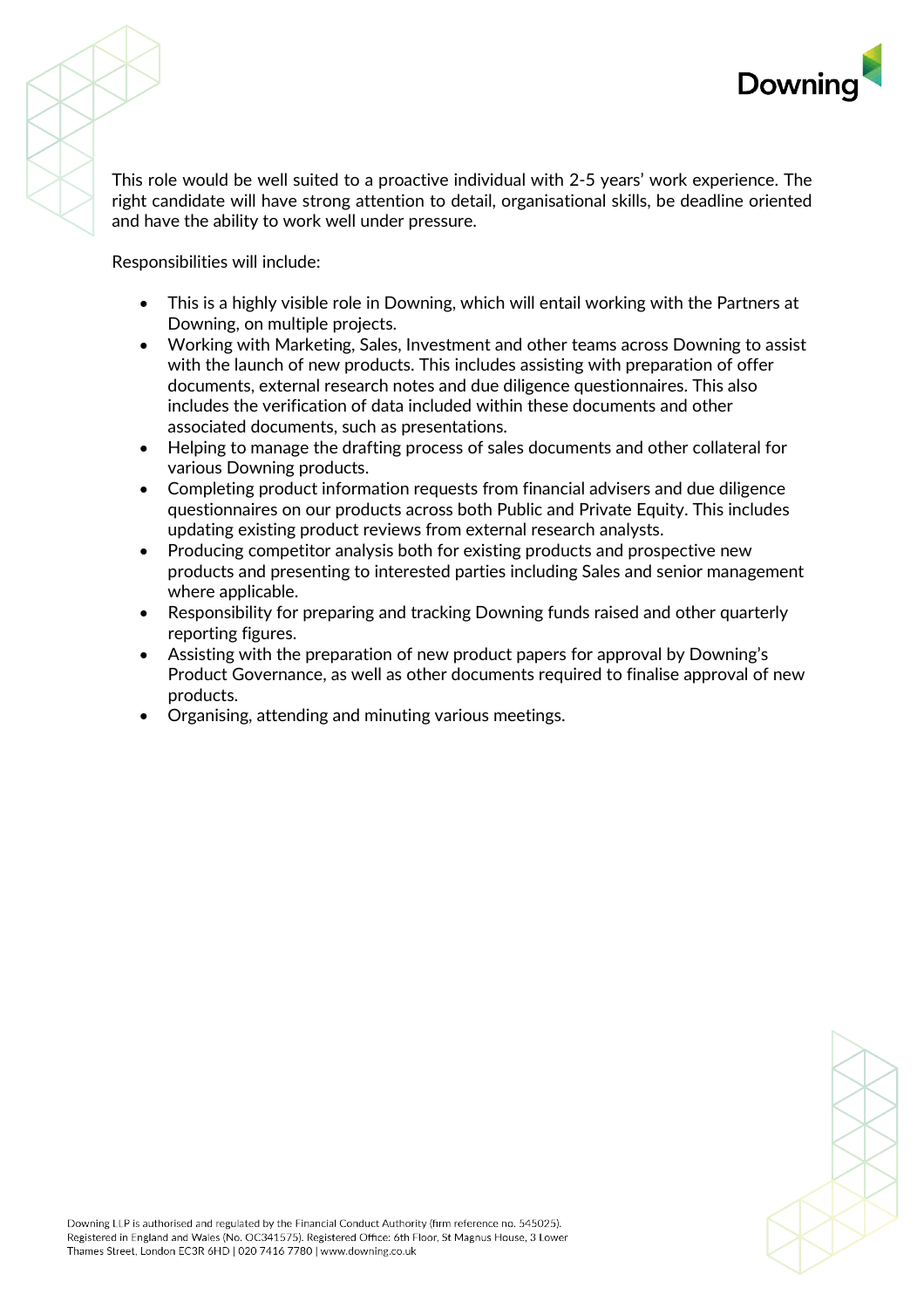

# **Key technical skills and knowledge required**

- Educated to degree standard, preferably in business/economics/legal-related subjects but not essential.
- Excellent written and verbal communication skills.
- A desire to learn about the business and product range, and to work in a fast-paced entrepreneurial environment.
- Intermediate level proficiency in PowerPoint and Excel.
- Financial services experience is desirable but not essential.

Even if you do not have all of the skills and experience noted above, we still encourage you to apply. We understand that different people have different backgrounds and bring different types of experience, which can be valuable in different ways. The most important thing we are looking for is attitude – and we are keeping an open mind about the exact skills and experience each individual applicant has to offer.

## **Personal profile**

We are looking for someone who is:

- **Collaborative** able to work as part of a cross-functional team to successfully manage projects from inception to delivery
- **Passionate about what they do** they are always happy to roll up their sleeves
- **Customer oriented** they are approachable, friendly and professional, whilst working diligently. Nothing is too much trouble
- **Able to be assertive and are focused on execution** they can make things happen
- **Eloquent** they can explain complex things verbally or in writing in simple, relevant terms, and in good English
- **Creative** they think outside the box and are happy to put forward new ideas

### **Pay/benefits**

For the successful candidate, we will put together an attractive reward package that will include:

- Competitive salary dependent on experience and qualifications
- Discretionary bonus
- Pension scheme
- Health insurance
- Life assurance
- Income protection
- Death in service
- Additional social 'perks'